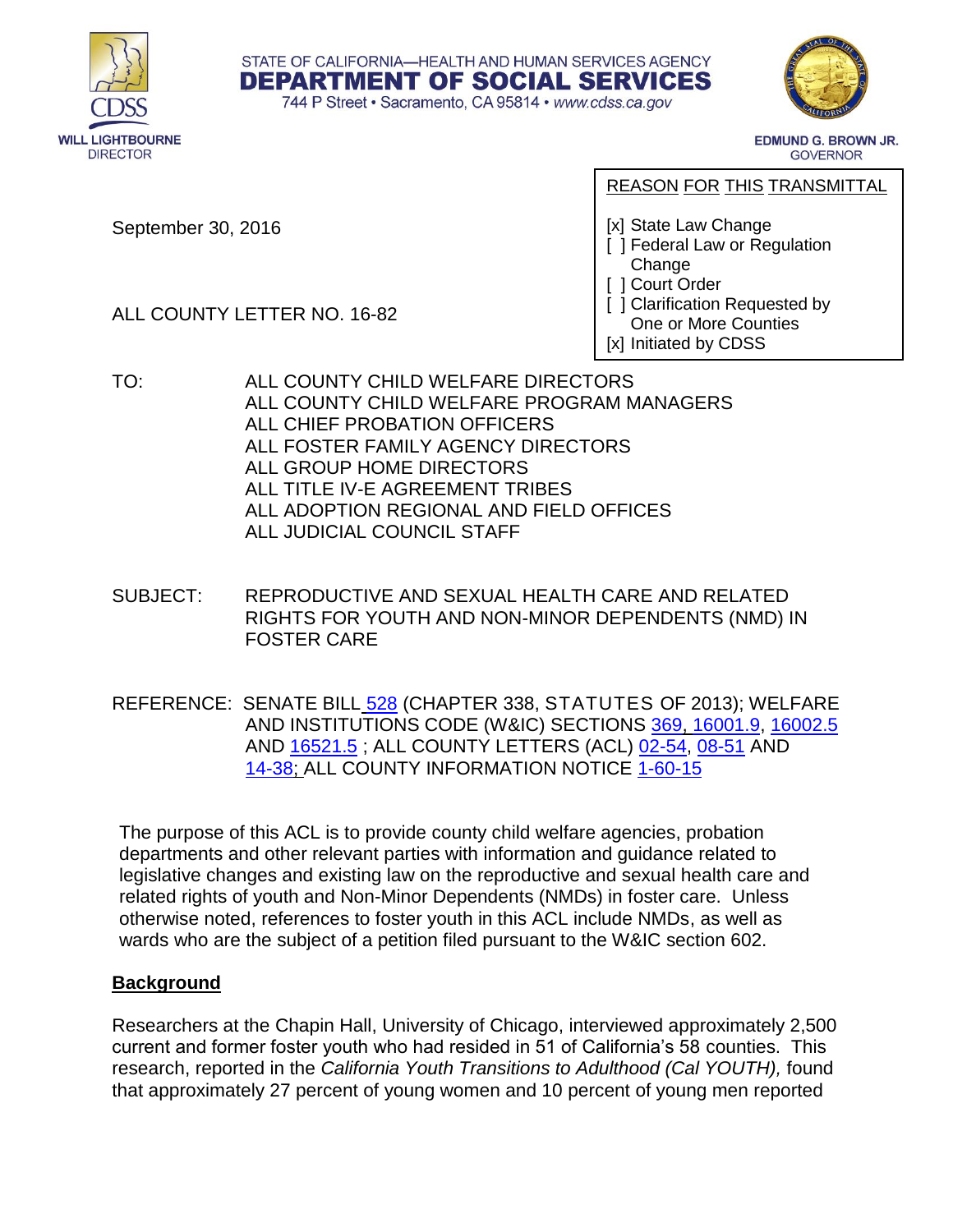All County Letter No. 16-82 Page Two

having a child by the age of 19. According to the study, 49.3 percent of female youth had experienced a pregnancy by 20 years-of-age. When female youth were asked about their desire to become pregnant, about one-third reported they definitely did not want to have a baby and more than one-quarter said they did not want to become pregnant at that time. In a 2013 publication entitled "*California's Most Vulnerable Parents: When Maltreated Children Have Children,*" it was reported that more than a third of California young women who grew up in foster care were mothers by age 21.

## **Reproductive and Sexual Health Care and Related Rights for Youth and NMDs in Foster Care**

Youth and NMDs in foster care are entitled to certain reproductive and sexual health care rights. It is important that foster youth and the parties who serve these youth, such as county social workers, probation officers, Court Appointed Special Advocates, foster family agency and group home staff, caregivers and other service providers are aware of these rights and respect the youth's exercise of their rights.

County social workers and probation officers shall inform foster youth in a manner appropriate to the age or developmental level of the youth of their rights, including their reproductive and sexual health care rights, upon entry into foster care and at least once every six months at the time of a regularly scheduled placement agency contact.<sup>1</sup> County social workers and probation officers shall provide youth and NMDs with access to age-appropriate, medically accurate information about sexual development, reproductive and sexual health care, the prevention of unplanned pregnancies, abstinence, use of birth control, abortion, and the prevention and treatment of sexually transmitted infections  $(STIs)<sup>2</sup>$  Care providers, such as foster parents and group home providers, in consultation with the county social worker or probation officer, shall be responsible for ensuring that adolescents including NMDs, who remain in long-term foster care, receive age-appropriate, medically accurate, culturally sensitive pregnancy prevention information.<sup>3</sup>

The following is a list of certain reproductive and sexual health care and related rights that foster youth have and are entitled to have respected, which are within the oversight and enforcement authority of the California Department of Social Services, as well as citations to various laws that pertain to these rights:

1. The right to receive medical services, including reproductive and sexual health care.<sup>4</sup>

 $\overline{\phantom{a}}$ 

W&IC section 16501.1, subdivision (g)(4).

 $2$  W&IC sections 369(h) and 16001.9, subdivision (a)(27).

 $3$  W&IC section 16521.5, subdivision (a).

 $4$  W&IC section 16001.9, subdivision (a)(4).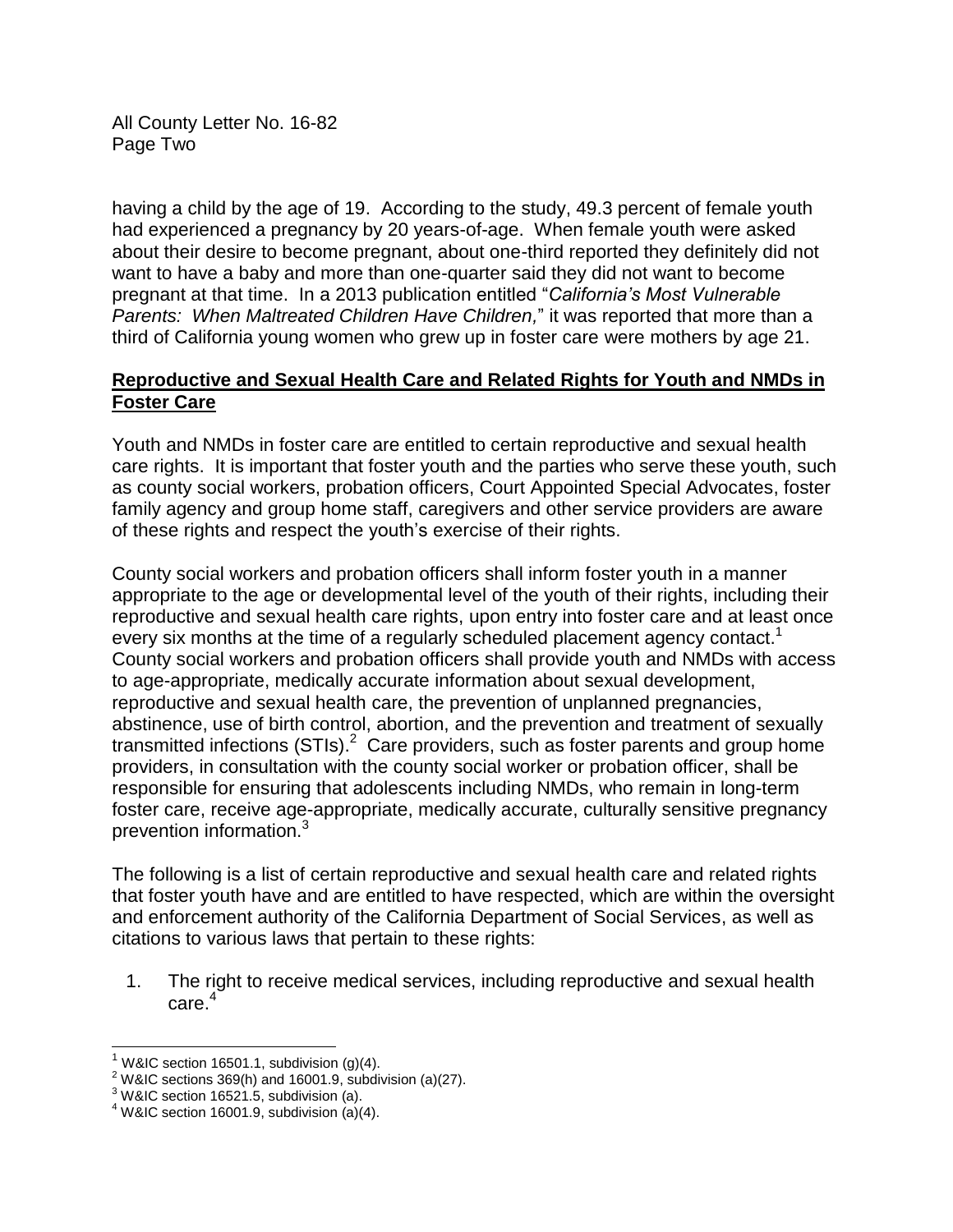All County Letter No. 16-82 Page Three

- 2. The right to consent to or decline medical care (without need for consent from a parent, caregiver, guardian, social worker, probation officer, court, or authorized representative) for: <sup>5</sup>
	- a) The prevention or treatment of pregnancy, including contraception, at any age<sup>6</sup>, (except sterilization).<sup>7</sup>
	- b) An abortion, at any age. $8$
	- c) Diagnosis and treatment of sexual assault, at any age. $^9$
	- d) The prevention, diagnosis, and treatment of STIs, at age 12 or older.<sup>10</sup>

If the foster youth has the right to personally consent to medical services, such services shall be provided confidentially and maintained as confidential between the provider and foster youth to the extent required by the Health Insurance Portability and Accountability Act and the California Confidentiality of Medical Information Act,<sup>11</sup> unless disclosed through written consent of the foster youth or through a court order. When a youth has the right to consent, there shall be privacy for examination or treatment by a medical provider, unless the youth specifically requests otherwise.<sup>12</sup>

- 3. The right to have access to age-appropriate, medically accurate information about reproductive and sexual health care, the prevention of unplanned pregnancy including abstinence and contraception, abortion care, pregnancy services, and the prevention, diagnosis, and treatment of STIs, including but not limited to the availability of the Human Papillomavirus (HPV) vaccination.<sup>13</sup>
- 4. The right to be provided transportation to reproductive and sexual health-related services.<sup>14</sup>

Many reproductive health services are time-sensitive (e.g. emergency contraception, abortion); therefore, transportation must be provided in a timely manner in order to meet the requirement.

5. The right to obtain, possess and use the contraception of his or her choice, including condoms.<sup>15</sup>

l

<sup>5</sup> W&IC section 369, subdivision. (h). The NMDs have the medical consent rights of other adults, W&IC section 303, subdivision (d).<br><sup>6</sup> Eamily Cade a

Family Code section 6925.

 $7$  Family Code section 6925, subdivision (b)(1).

 $8$  Family Code section 6925; The right to consent to an abortion at any age was established by the California Supreme Court in *American Academy of Pediatrics v. Lungren* (1997) 16 Cal.4th 307.<br><sup>9</sup> Eamily Cade asstian 6038, subdivision (b).

Family Code section 6928, subdivision (b*).*

 $10$  Family Code section 6926, subdivision (b).

<sup>&</sup>lt;sup>11</sup> Public Law 104-191, Civil Code section 56 et seq., See, Health & Safety Code, sections 123110 and 123115.  $12$   $\overline{10}$ .

 $13$  W&IC sections16001.9, subdivision (a)(27) and 369, subdivision (h).

<sup>&</sup>lt;sup>14</sup> W&IC section 16001.9, subdivision (a)(4); Title 22 California Code of Regulations (CCR) sections 8075, subdivision (a) and 89374, subdivision (c)(1).